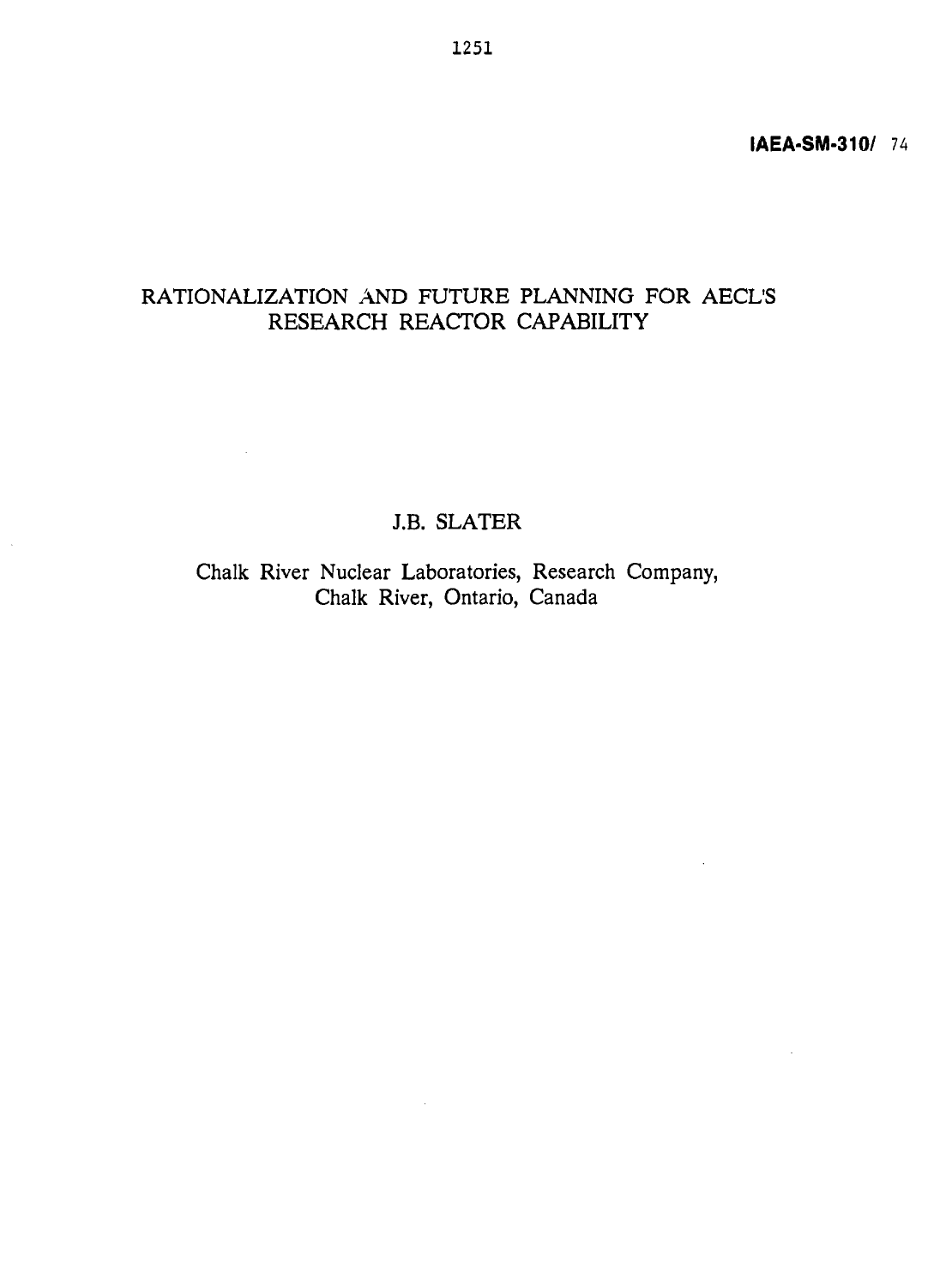# **RATIONALIZATION** AND FUTURE PLANNING FOR AECL'S RESEARCH REACTOR CAPABILITY.

# ABSTRACT

AECL's research reactor capability has played a crucial role in the development of Canada's nuclear program. All essential concepts for the CANDU reactors were developed and tested in the NRX and NRU reactors, and in parallel, important contributions to basic physics were made. The technical feasibility of advanced fuel cycles and of the organic-cooled option for CANDU reactors were also demonstrated in the two reactors and the WR-1 reactor. In addition, an important and growing radio-isotope production industry was established and marketed on a world-wide basis.

In 1984, however, it was recognized that a review and rationalization of the research reactor capability was required. The commercial success of the CANDU reactor system had reduced the scope and size of the required development program. Limited research and development funding and competition from other research facilities and programs, required that the scope be reduced to a support basis essential to maintain strategic capability.

Currently, AECL is part-way through this rationalization program and completion should be attained during 1992/93 when the MAPLE reactor is operational and decisions on **NRX** decommissioning will be made. A companion paper describes some of the unique operational and maintenance problems which have resulted from this program and the solutions which have been developed.

Future planning must recognize the age of the NRU reactor (currently 32 years) and the need to plan for eventual replacement. Strategy is being developed and supporting studies include a full technical assessment of the NRU reactor and the required age-related upgrading program, evaluation of the performance characteristics and costs of potential future replacement reactors, particularly the advanced MAPLE concept, and opportunities for international co-operation in developing mutually supportive research programs.

The growth and maturing of the nuclear industry has not reduced the need for a strong and flexible research reactor capability. The Canadian program has been fortunate in developing the NRX/NRU reactor combination, and careful planning will be required to maintain this strength for future application.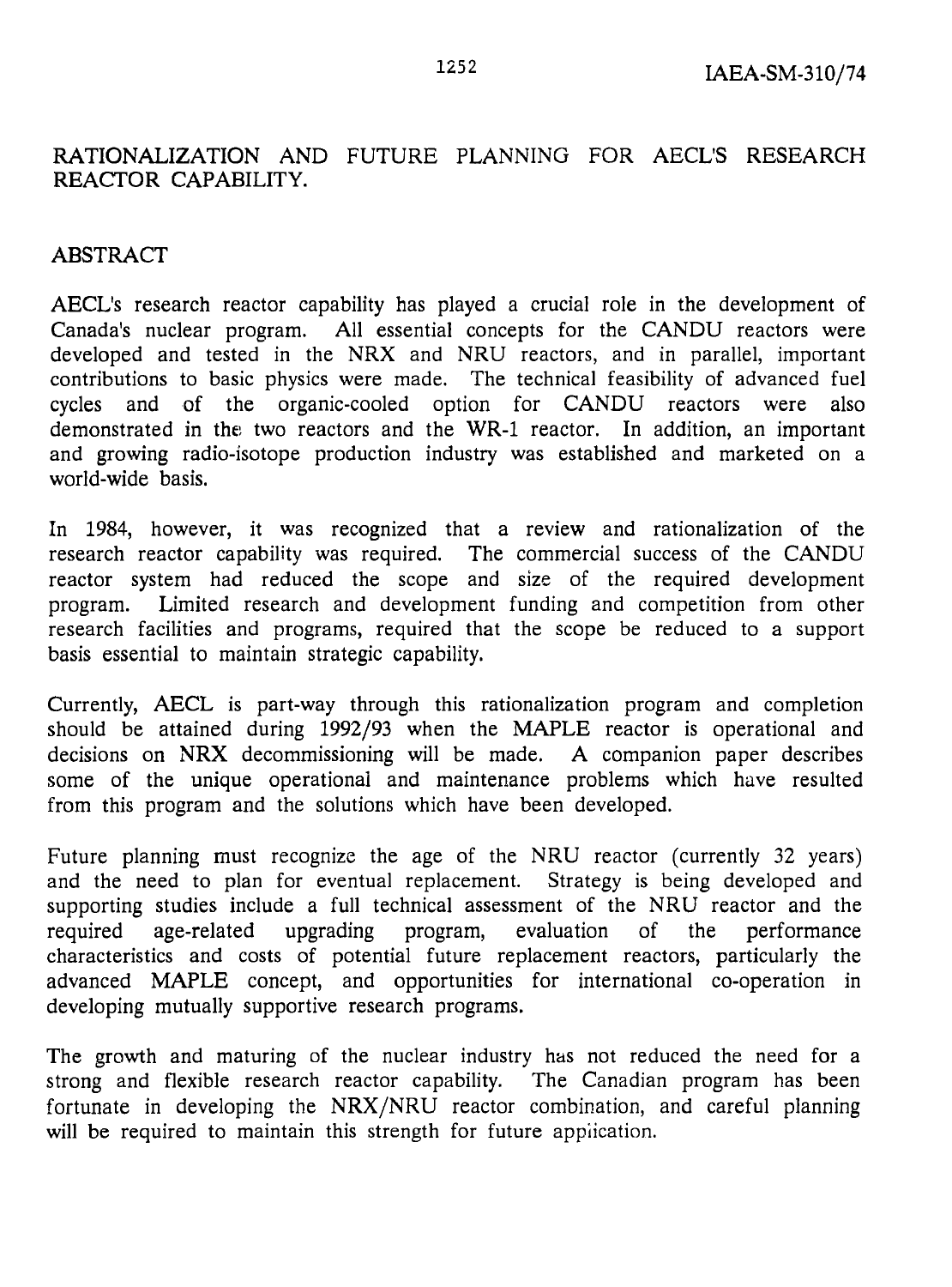#### 1. INTRODUCTION

This paper reviews the current planning and studies being undertaken to secure a future research reactor capability for Atomic Energy of Canada Limited (AECL). This capability also provides an important resource for the Canadian nuclear industry and the University research community.

AECL is currently mid-way through a Research Reactor Rationalization Program which was implemented early in 1985. This program will be completed during the 1992/93 fiscal year and will define AECL's research reactor capability during the 1990's. Current planning and studies are part of a program which will provide the future capability for the early decades of the next century.

#### 2. RESEARCH REACTOR RATIONALIZATION PROGRAM

In the early 1980's AECL owned and operated two zero-power critical facilities (PTR, ZED-2), three prototype power reactors (NPD, Douglas Point, Gentilly-1) and three research reactors (NRX, NRU, WR-1). Table I below gives the characteristics of the three research reactors.

#### TABLE I

#### AECL Research Reactors

| Reactor     | Power $(MWt)$ | Coolant    | Moderator | Fuel     | First Power |
|-------------|---------------|------------|-----------|----------|-------------|
| <b>NRX</b>  | 42            | $L$ W      | HW        | HEU-Al   | 1947/07     |
| <b>NRU</b>  | 135           | <b>HW</b>  | HW        | HEU-Al   | 1957/11     |
| <b>WR-1</b> | 60            | <b>ORG</b> | НW        | UC, 1.8% | 1965/11     |

LW-Light Water, HW-Heavy Water, ORG-Organic Coolant

Since that time, all three prototype power reactors have been shut down and decommissioned. The two critical facilities are still in operation, but the research reactor capability has been reduced as part of a rationalization program.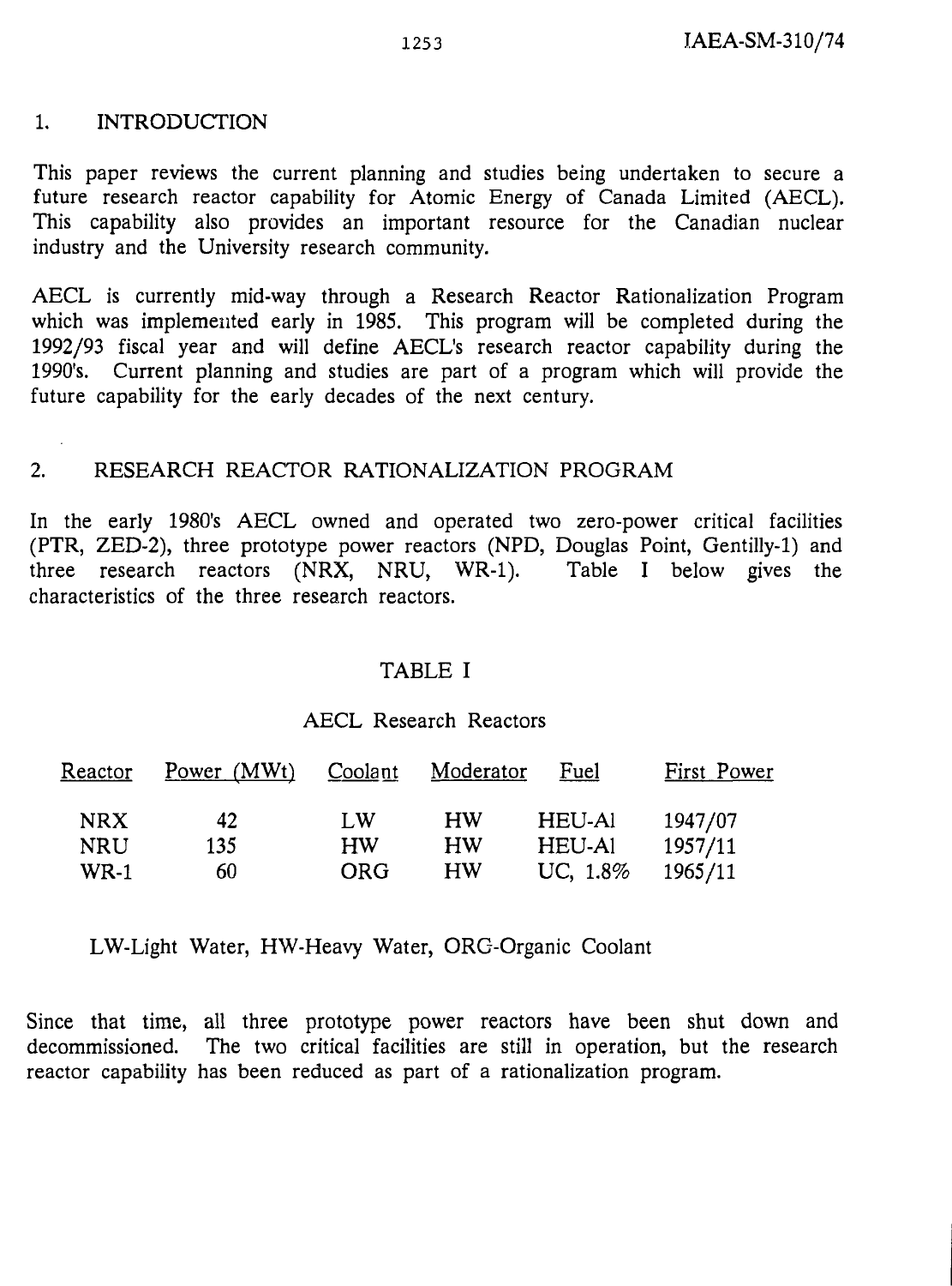# 2.1 Rationalization Program

Development of the program started in 1984, when it was recognized that a review and rationalization of the research reactor capability was required. There were a number of factors important in shaping the program.

- 1. The successful operating and maintenance record of the CANDU reactor system had reduced the scope and size of the development program required to support the current design of power reactor. In parallel, the slowdown in the world-wide nuclear construction programs had reduced the need for and pace of development of advanced types of reactor and fuel cycles. Consequently, the facilities available in the three reactors were not being utilized to full capability.
- 2. Funding for fission reactor research and development had peaked and was beginning to decline. It could be foreseen that the operating and maintenance costs for the reactors and other research facilities under construction would consume an increasing fraction of the available funds, and impact adversely on the amount available for direct research and development activities. Consequently, while maintaining an adequate research reactor capability, the associated costs must be reduced.
- 3. An important and growing radio-isotope production industry was being established to serve a world-wide market. This activity required that at least two reactors were available to provide short-lived isotopes (one as primary producer, and the other reactor as backup to cover primary reactor outages).
- 4. A new type cf multipurpose research reactor was under development. This MAPLE reactor (Multipurpose Applied Physics Lattice Experimental) combined the advantages of a pool-type compact core associated with light-water cooling, with a large volume of irradiation space resulting from the use of a heavy water radial reflector. (This reactor is described in a companion paper [1]). Construction of an initial reactor could meet some of AECL's future needs, as well as providing a demonstration facility which may interest other organizations who were also replacing or expanding their research capability.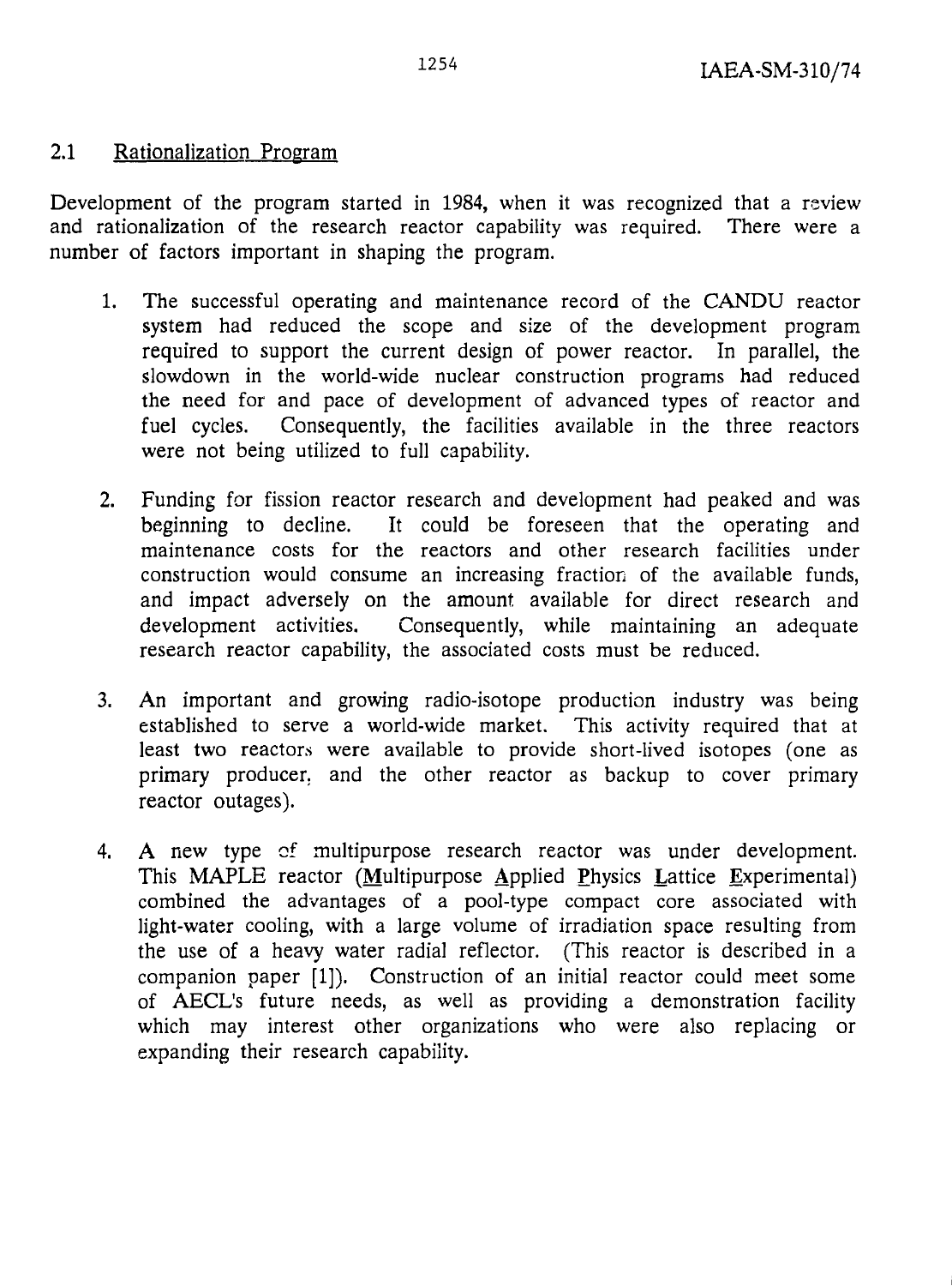The result of the studies was a rationalization program with four components;

- mothball the WR-1 reactor (with the potential to restart or eventually  $\mathbf{L}^{\text{max}}$ decommission),
- maintain the NRU reactor as the prime research reactor capability,  $\blacksquare$
- construct a MAPLE reactor to demonstration the technology and provide  $\overline{\phantom{a}}$ the prime capability for production of short-lived isotopes,
- maintain the NRX reactor in a hot standby mode to provide backup isotope production capability while the MAPLE reactor was being constructed and then decommission.

## 2.2 Current Status

Currently AECL is part-way through this program and completion should be attained during the fiscal year 1992/93.

- The WR-1 reactor was shut down during 1985, and a recent decision has been made to decommission the facility.
- NRU is operating at high operating efficiency, providing research and  $\frac{1}{2}$ development services as well as being the prime isotope producer.
- Design of the MAPLE reactor is more than 75% complete and procurement of the major components is underway. Major construction will start in spring of next year. The project has been the subject of two major reviews (1987 and recently in 1989) and a recent decision of the Board of Directors has confirmed the decision to complete the program.
- The NRX reactor is being maintained in a hot, standby condition to  $\omega_{\rm{max}}$ provide backup isotope production capability. A companion paper [2] describes the operational methods which have been developed to deal with the problems of an aging reactor and maintain low operating costs.

Overall, the program is meeting the strategy and objectives developed in 1984. This program and other steps have resulted in a reduction in operating costs of approximately \$16 million [2] and they are now 58% (in constant dollars) of the 1985 level.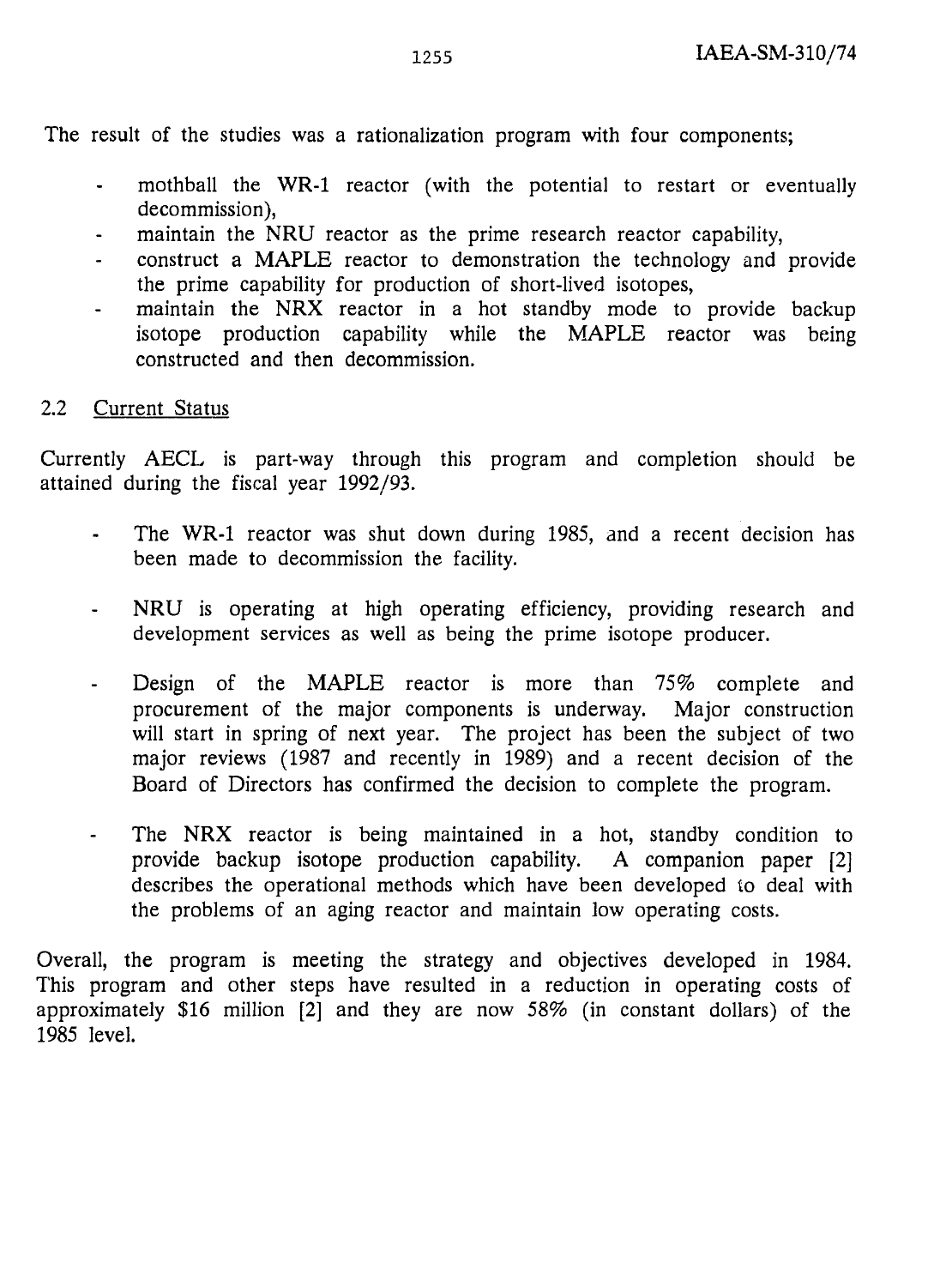#### 3. FUTURE REQUIREMENTS

The impact of the rationalization program has been to reduce the AECL research reactor capability from three facilities to one. The capabilities of the NRU reactor will satisfy most of the needs of the pure and applied research community in the 1990's together with support for other associated commercial activities.

The reactor, however, is aging (over 32 years old) and will require future repair and refurbishment to maintain safe and efficient operation. Future upgrading will also be required to meet the changing and more demanding needs of the researchers, as well as keep abreast of current licensing requirements. While NRU can meet AECL's requirement during the 1990's, a major issue is whether the reactor is a suitable vehicle on which to plan AECL's capability for the early decades of the next century. Part of the answer to this question lies in the expected future role of research reactors in the next century.

#### 3.1 The Environment in 2010

Long-range planning requires that the expected future environment be analyzed to provide direction for both strategy and investment. Currently a 20-year perspective is being developed, and by 2010 it is expected that there will be a strong resurgence in the pace of nuclear power installation and use. This will be fuelled, not only by economic considerations, but also by environmental concerns about alternative energy sources, and the perception that fission power is a long-term sustainable technology.

Arising from this environment, it is expected that AECL's activities will be influenced by three dominant features,

- a continuing strong nuclear technology focus,
- a strong associated pure research program, and
- commercial exploitation of the technologies developed.

In turn, these features will require that the researchers have access to major facilities with world-class characteristics and designed to be beneficial to a broad range of R&D programs ranging from pure scientific research to applied R&D.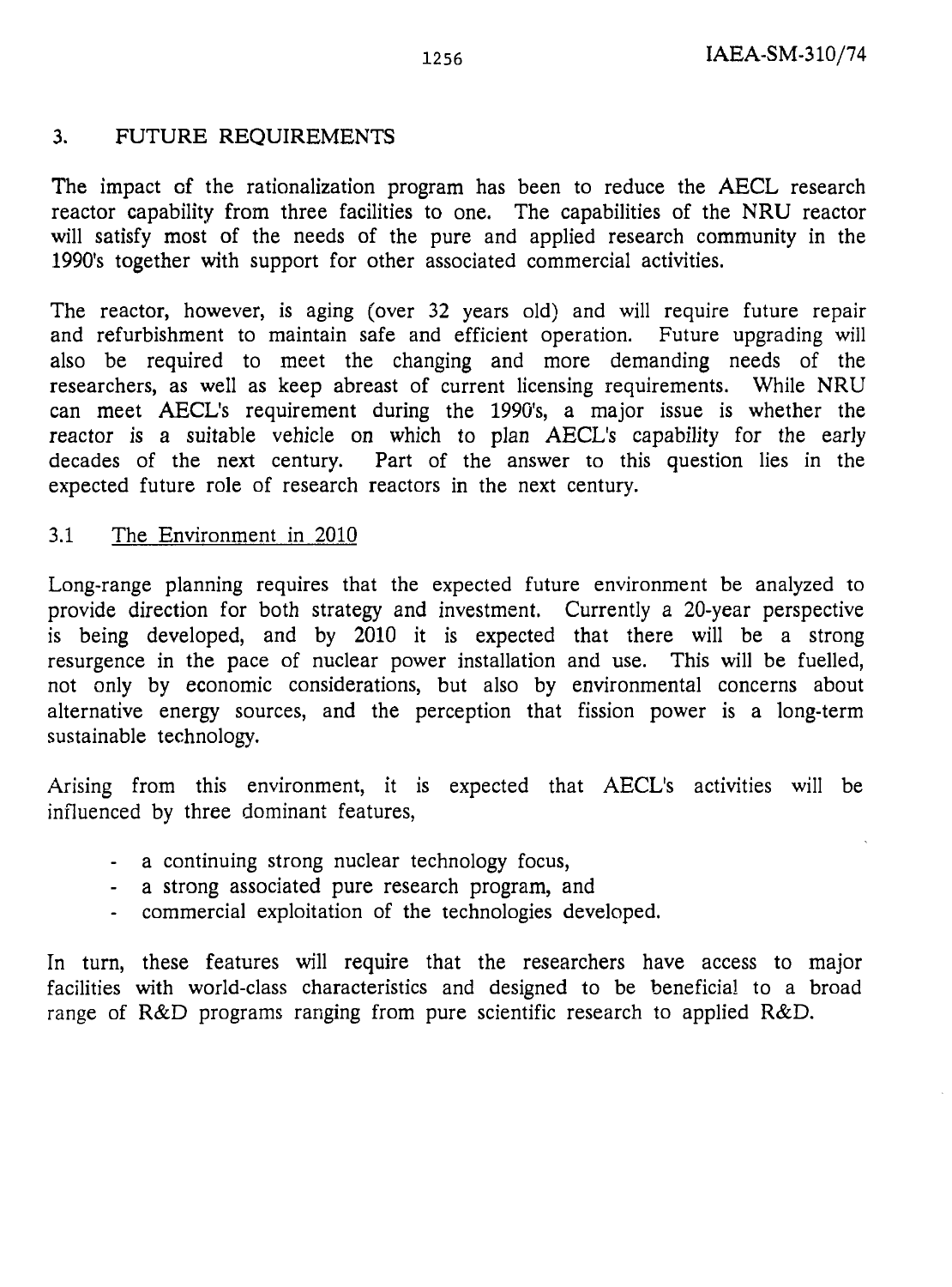# 3.2 Research Reactor Characteristics

With a continuing strong focus on fission power, it is expected that future facilities will require capabilities similar to those available today. The needs can be grouped into seven major areas:

- the ability to provide tailored beams of neutrons for pure research work in condensed matter physics and also commercial applications (e.g. neutron radiography),
- facilities to investigate the behaviour of new materials in the Advanced CANDU nuclear environment (e.g. to study corrosion, deuterium uptake, water chemistry, material fracture properties and deformation),
- facilities in which to test new advanced fuels and their behaviour under power manoeuvering conditions,
- facilities in which to test new components (e.g. pressure tubes),
- facilities in which to test new fusion breeder blanket materials,
- facilities to test fuel behaviour under abnormal conditions (e.g. Blowdown Test Facility [4]),
- facilities to produce radio-isotopes.

Many of these needs can be satisfied by similar research reactor capabilities (e.g. high fast and thermal neutron fluxes) but can also place differing emphasis on reactor operating characteristics and schedules.

# 4. CURRENT PLANNING AND STUDIES

To develop a long-range plan to meet future needs, a number of activities are currently underway.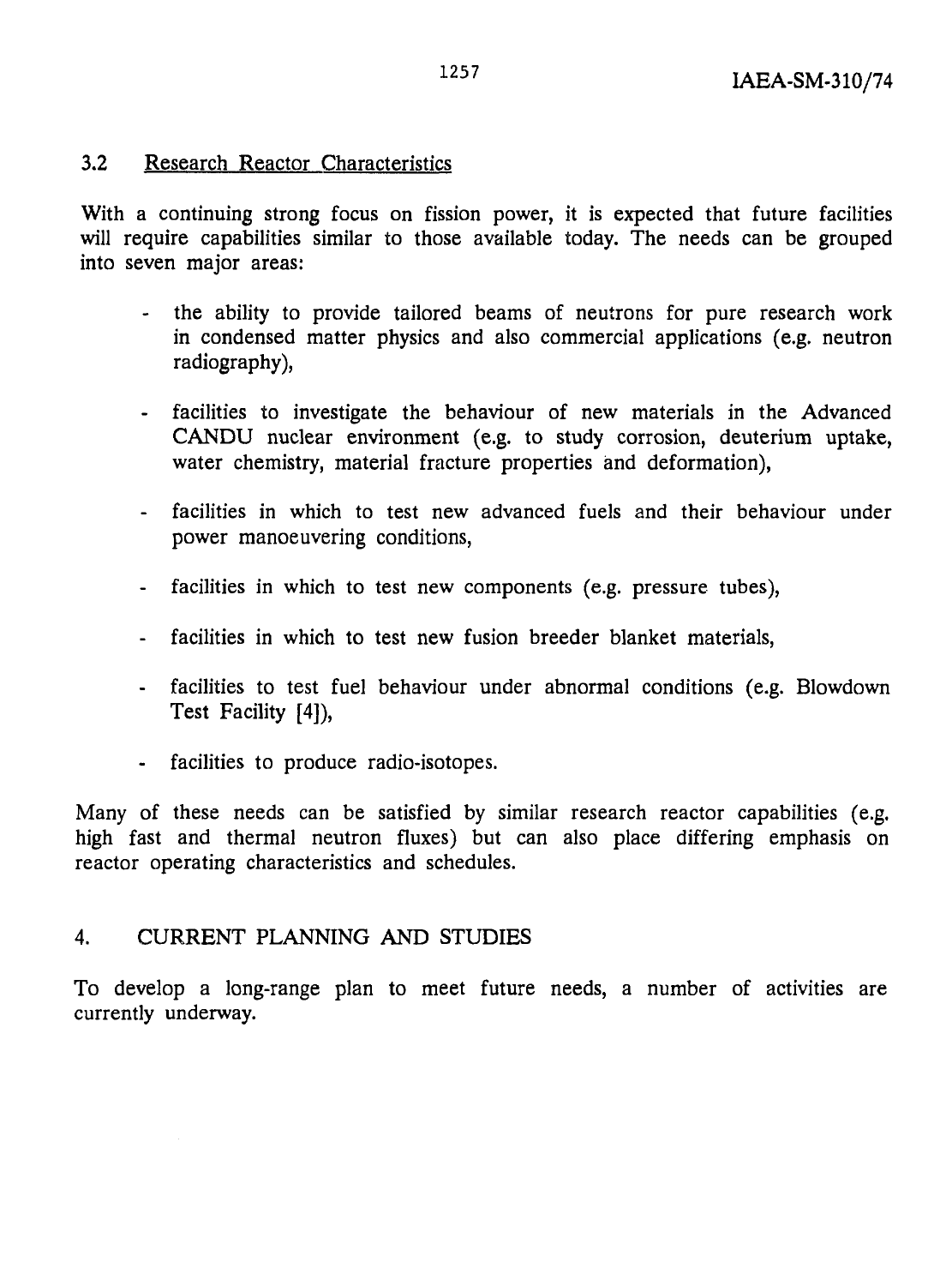#### 4.1 Technical and Safety Assessment of NRU

Planning for a major technical and safety assessment of NRU is currently underway. The objectives are to:

- determine what safety improvements are required and to provide a safety justification that will enable the reactor to remain licensable at least to the year 2010,
- establish what refurbishment and upgrading needs to be done, and the associated schedule, to enable continued operation of NRU until at least 2010,
- estimate the associated costs (capital, operating and maintenance).

It is expected that the full assessment will take three years and requires a dedicated effort of approximately 60 person-years. The program, however, is divided into three phases and after phase 1 has been completed (towards the end of 1990) it is expected that sufficient information will have been collected to start comparison with other options (described below) and make decisions whether to proceed with the later phases.

#### 4.2 Evaluation of Potential Replacement Reactors

Alternatives to continuing with the NRU reactor are also being evaluated. In particular, attention is being focussed on a 50 MWt advanced MAPLE concept, [3] which builds on the technology being developed by AECL for the current MAPLE-XI0 project.

Studies include investigating the ability of the reactor to supply the multipurpose functions described earlier in Section 3. Both capital and operating costs will also be estimated with a target for completion by late 1990. These data, and information on other alternatives will then be compared with similar information being developed by the NRU technical assessment, described above.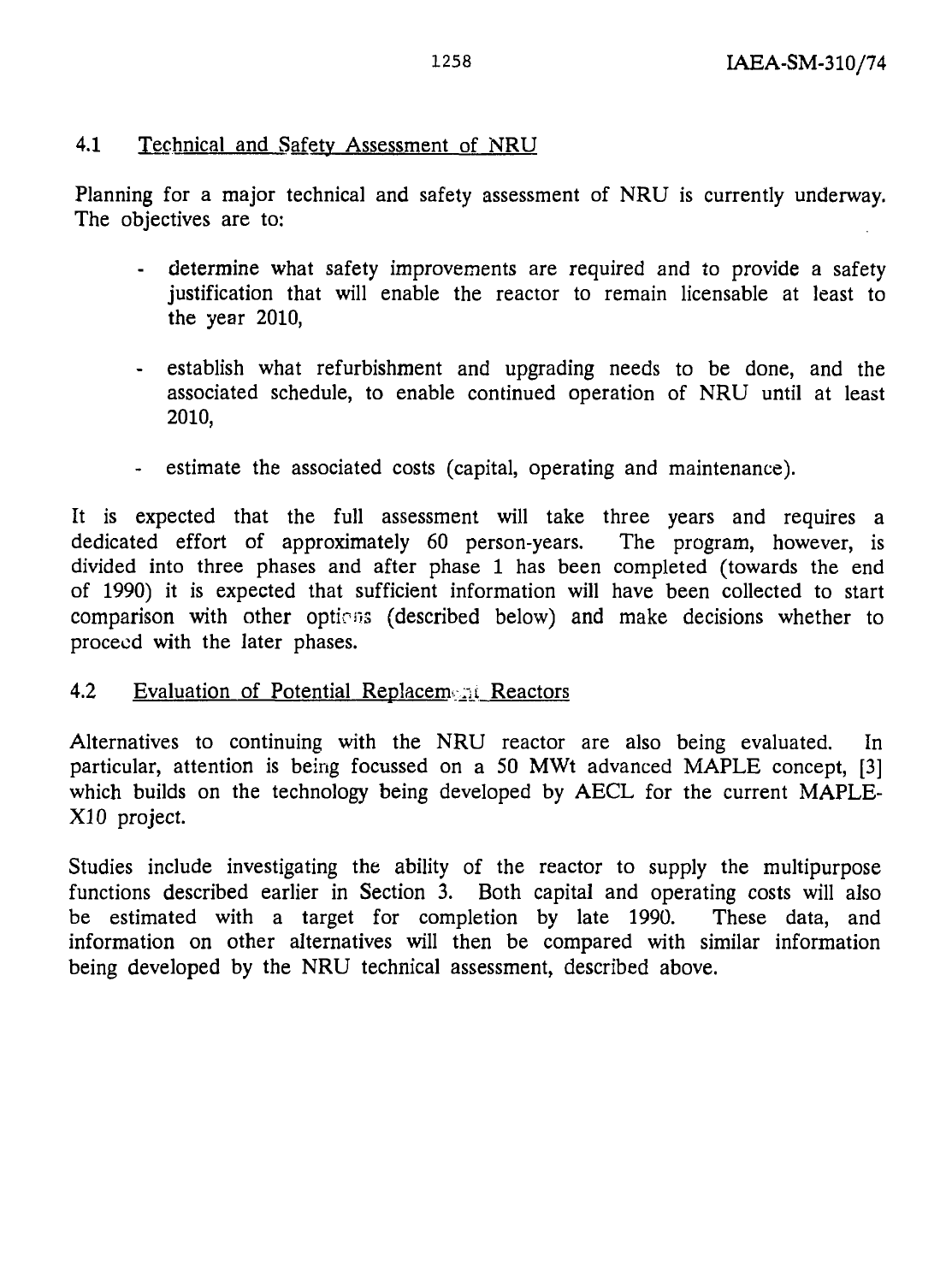# 4.3 International Cooperation

AECL is already utilizing the capabilities of other reactors to meet those needs which cannot be supplied by NRU, particularly ultra-high fast neutron irradiation of materials. Other areas being investigated include,

- joint studies with other countries, who also need replacement reactors, to explore the possibilities of a common development program,
- participation in international groups studying the development of advanced neutron sources,
- studies on enhanced utilization of off-shore reactors or development of mutually supportive reactor programs.

Results of these studies cannot currently be scheduled, but the status will also be factored into the decision-making process.

## 4.4 Factors

The future program will be shaped by a number of factors including the perceived needs, the overall costs and potential for attracting a broad range of funding support, and the opportunities available for international cooperation. Two other factors will also influence the nature of the program.

National review - currently a national review is being conducted by both federal and provincial agencies with a view to rationalization of the Canadian nuclear industry. This is similar to reviews being conducted in other countries. It is expected that the review will confirm the commitment to retention of the CANDU nuclear option and, hence, the need to maintain a strong major facility capability. It may also, however, broaden the range of participants in the decision-making process.

Multi-versus single-purpose facilities - past Canadian perspectives on research reactors have been shaped by the design use of heavy water as a moderator in the core design. Prior reactors have been relatively large both in terms of power output, core length and overall core volumes. This has facilitated the development of multi-purpose use. However, future designs based on the MAPLE concept will have more compact, shorter cores and there is an economic incentive to keep core power as low as possible to minimize fuelling costs. For the future, more emphasis will be placed on evaluating the relative merits of a large multipurpose facility relative to a number of smaller, limited-purpose ones.